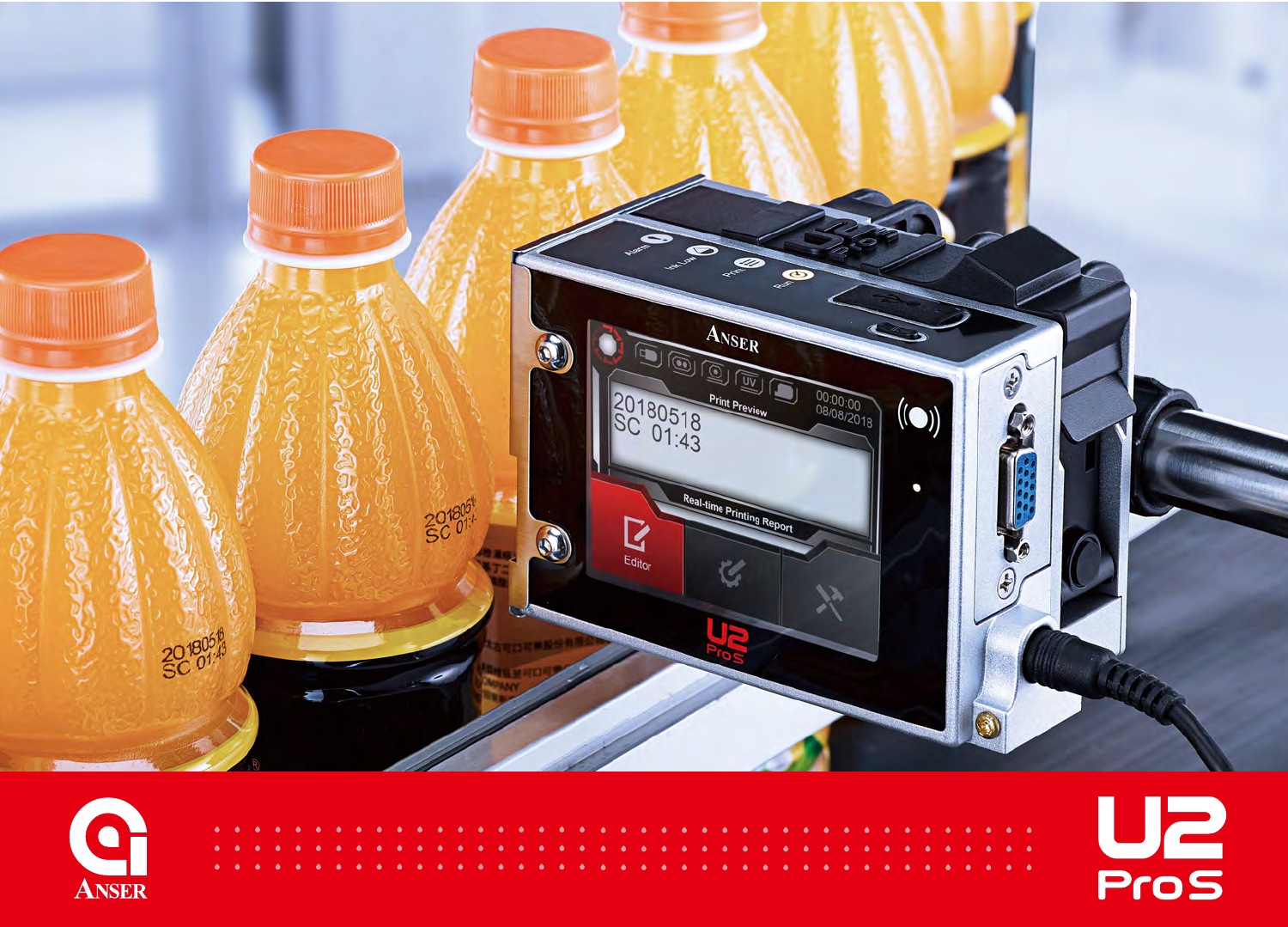## <u>U2</u> **Designed to Print on Everything Introducing New U2-ProS Ink Jet Printer** Pros



- **Comprehensive solvent ink portfolio**
- **Wide range of substrates coverage**
- **UV ink solution for critical substrates**

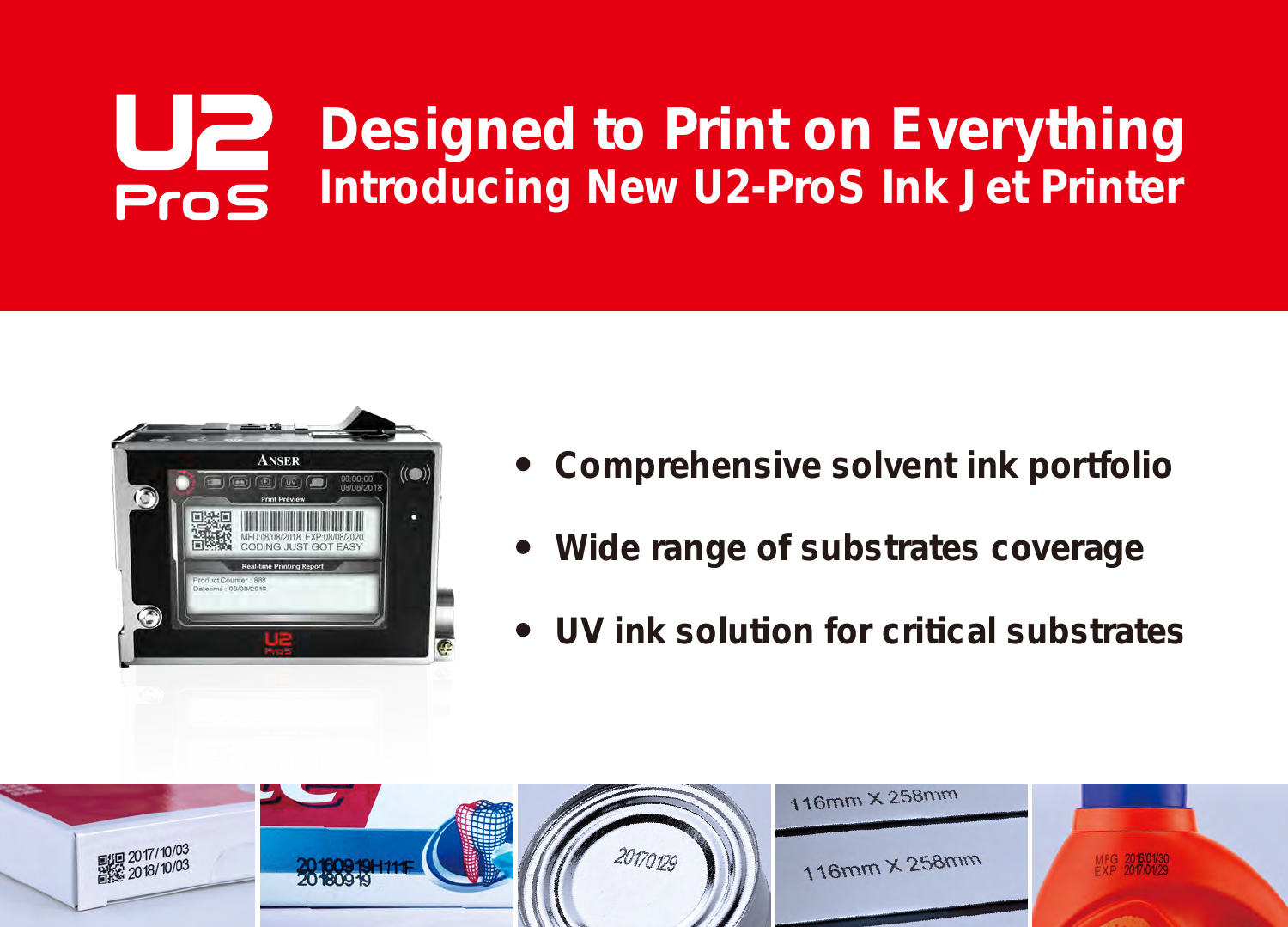



## **We Got You Covered**







**Coated Paper Metal & Aluminum Hard Plastic Flexible Plastic Critical Substrates**